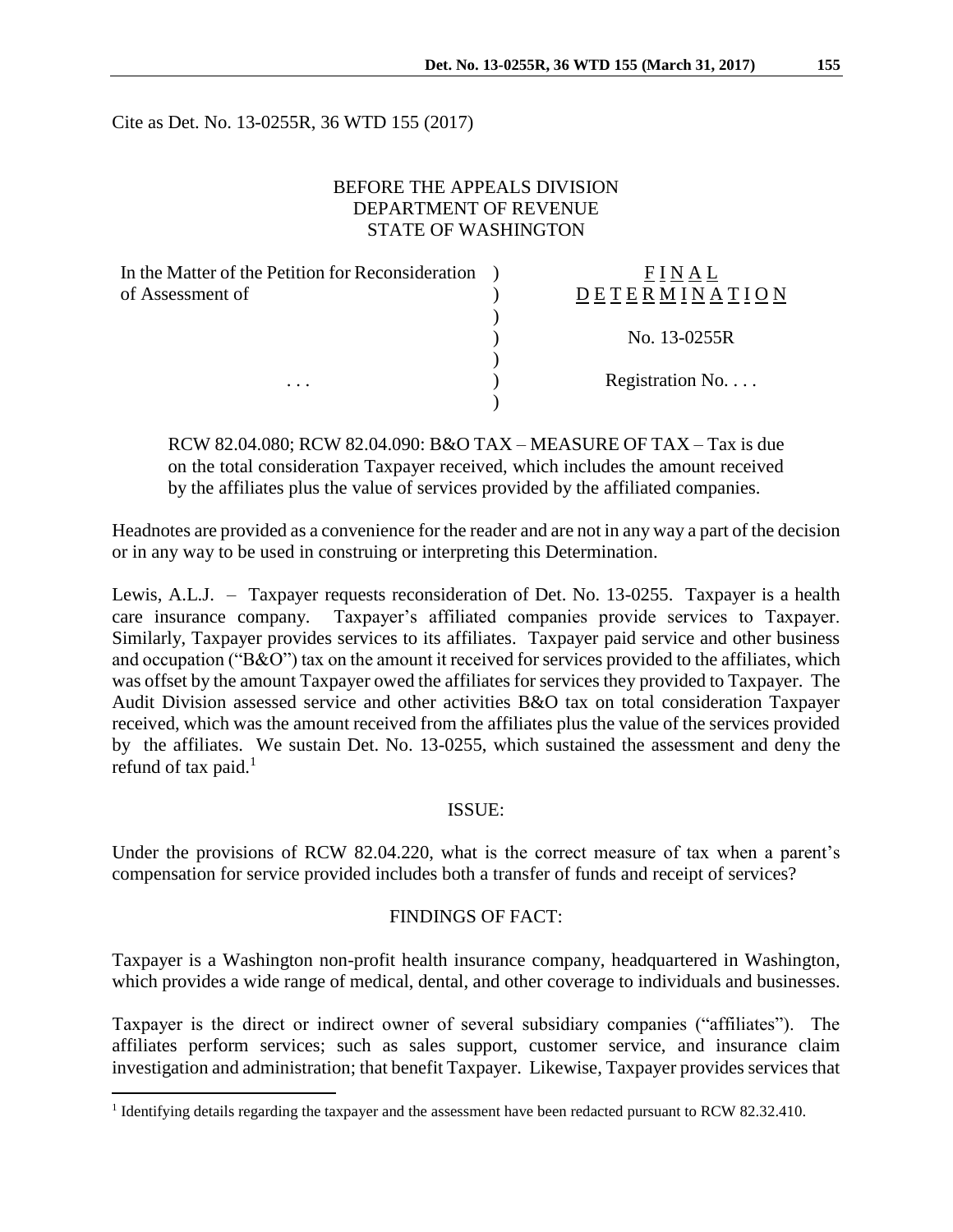benefit the affiliates, such as human resources, facilities, legal, administrative and data processing services. The amount of the fees charged is determined according to the terms of an intercompany agreement between Taxpayer and each of its affiliates. Periodically, the charges are settled. The settlement amount paid by either Taxpayer to the affiliate or the affiliate to Taxpayer is the difference between the value of the services received and the services rendered.

The Department's Audit Division audited Taxpayer's books and records for the period January 1, 2007, through December 31, 2010. On July 20, 2012, the Department issued a \$ . . . assessment. The audit examination disclosed that Taxpayer reported service and other activities B&O tax on \$ . . . million in settlement amounts received from its affiliates. The Audit Division assessed service and other activities  $B\&O$  tax on an additional  $\$\ldots\$  million, which was the value of services provided to Taxpayer by the affiliates. Thus, the Audit Division assessed tax on the gross income from providing the services to affiliates, as recognized in Taxpayer's business records, rather than the net after deducting the value of the services received from the affiliates.

Taxpayer disagreed with the assessment. On August 21, 2012, Taxpayer filed an appeal requesting correction of the assessment and refund of tax paid. Taxpayer's appeal was limited to the issue of whether the value of services provided to Taxpayer by its affiliates should be included in the measure of the B&O tax.

The Appeals Division held an in-person hearing with Taxpayer's representatives on July 31, 2013. On August 15, 2013, the Appeals Division issued Det. No. 13-0255, which sustained the assessment. In sustaining the assessment, the Appeals Division explained that the B&O tax applies to the gross income of the business with no deductions for expenses. Washington law recognizes that separately organized companies are persons within the meaning of the law and that business transactions between different persons are subject to taxation unless there is a specific deduction or exemption. The fact that entities are related does not change the fact that they are separate persons for tax purposes. WAC 458-20-203 ("Rule 203"). *Washington Sav-Mor Oil Co. v. Tax Comm.*, 58 Wn.2d 518 (1961).

Thus, the assessment was sustained with Det. No. 13-0255 concluding:

The fact that the parent company is related to Taxpayer or that compensation was not received in the form of cash does not alter the fact that an income earning activity occurred between two separate legal entities.

Taxpayer disagreed with the decision. On October 9, 2013, Taxpayer filed a petition for reconsideration. Taxpayer maintained Det. No. 13-0255 should be reversed because of . . . errors of fact and law.

. . .

# ANALYSIS:

Taxpayer took issue with the section of the FINDINGS OF FACT that stated: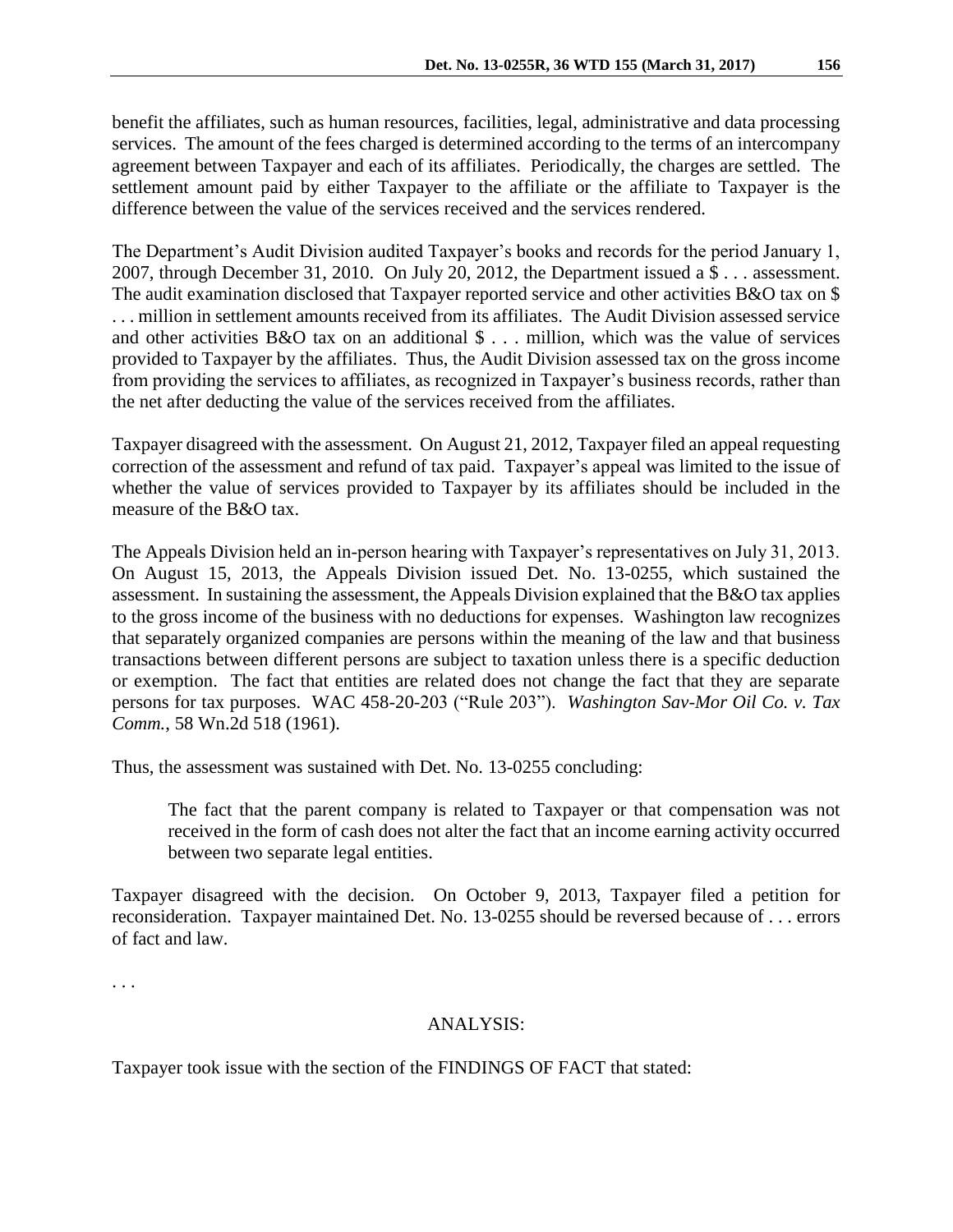In order to meet regulatory requirements imposed by each state's insurance commission, Taxpayer is required to charge a fee that is representative of the value of the services it renders to the affiliates. Similarly, the affiliates charge Taxpayer a fee for the services they provide it. The amount of the fees charged is determined according to the terms of an intercompany agreement between Taxpayer and each of its affiliates.

Taxpayer's reconsideration petition explains:

The description suggests that [Taxpayer] is required to charge each affiliate for the full (i.e. fair market) value of any services it provides, and the affiliates are required to do the same in return. In reality, state statutes provide only that when a health carrier engages in transactions with other entities within a health carrier holding company system, the charges or fees for services performed must be "fair and reasonable."

Taxpayer does not challenge the fact that Taxpayer and affiliated entities provide services to each other and pay each other for those services. The bottom line is that the fact section stated that "The amount of the fees charged is determined according to the terms of an intercompany agreement between Taxpayer and each of its affiliates." Taxpayer's assignment of error had no effect on the decision.

On reconsideration, Taxpayer also assigned . . . errors of law to the decision. Taxpayer's first assignment of error of law was:

The Determination misinterprets the Taxpayer's reliance on the *Weyerhauser v. Dept. of Revenue* decision and does not adequately address Taxpayer's central argument that the accounting entries upon which the Audit Division based its assessment did not represent "value proceeding or accruing" by reason of the transaction of the business engaged in.

More specifically, Taxpayer's reconsideration petition stated:

[Taxpayer] and its affiliates have chosen to provide certain services to each other. To the extent that [Taxpayer] incurs costs to perform services to an affiliate during a given period that are greater than the costs incurred by the affiliate will be charged and will pay an amount to [Taxpayer] equal to such excess. This agreement results in a "fair and reasonable" charge for intercompany services as required by insurance regulations. The Determination's conclusion seems to be that because a charge is imposed for these intercompany services at all, the taxable amount must equal the full cost incurred by [Taxpayer] to provide the services, rather than the amount of compensation actually received. This conclusion is unsupported by Washington law and thus is an error of law that must be corrected.

The original determination stated:

Taxpayer also argued that under RCW 82.04.080(1), the taxpayer must have either a legally enforceable right to receive the amount or must actually receive it. Taxpayer maintained that its recording of the value of the work done for the affiliates was not taxable under the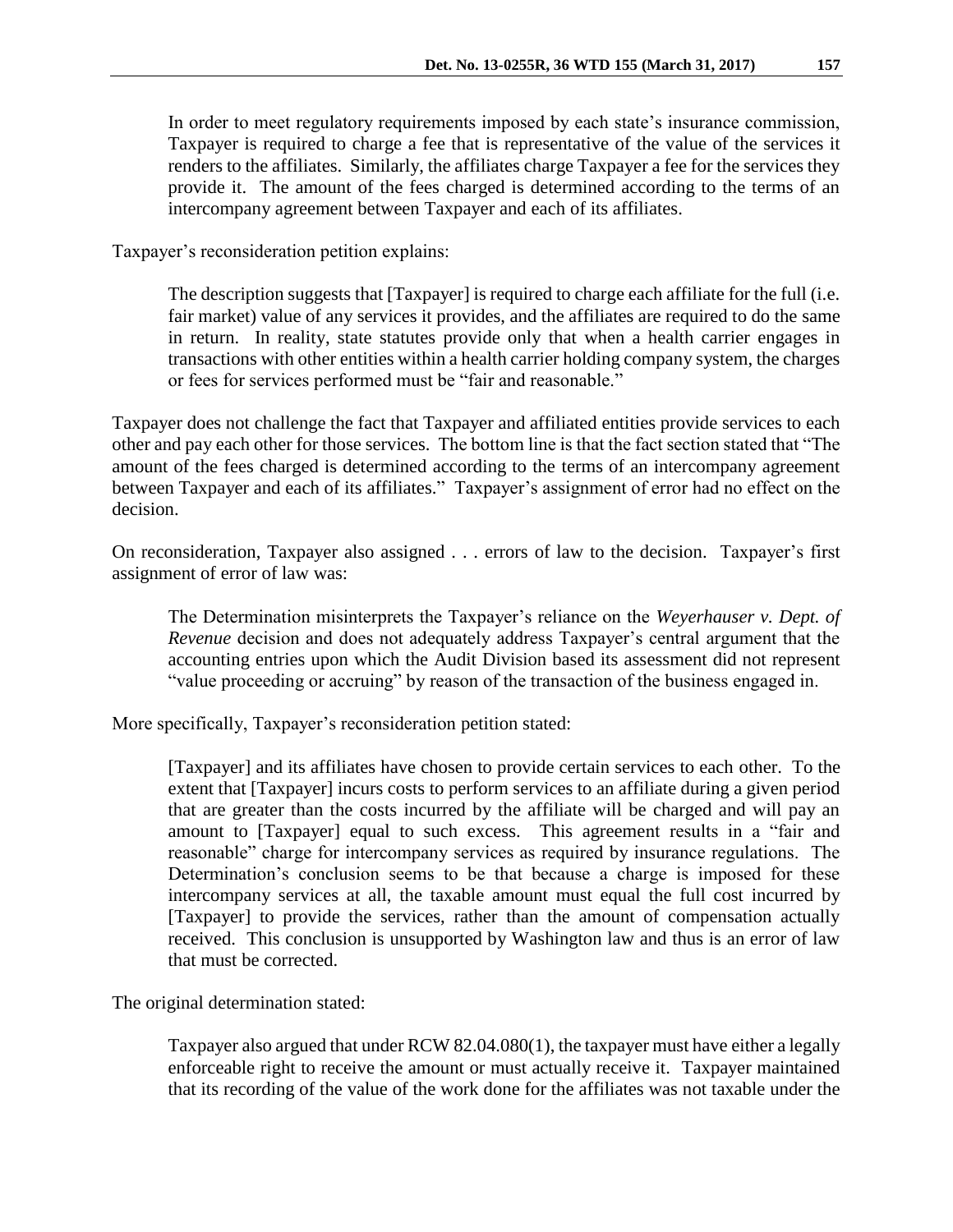Court's ruling in *Weyerhaeuser v. Dept. of Revenue,* 106 Wn.2d 557, 723 P.2d 1141 (1986) because the mere recording of an entry in a taxpayer's books and records does not itself create an entitlement to receive the amount recorded, absent a legally enforceable right to receive the amount or the actual receipt of it.

We disagree with Taxpayer's reading of *Weyerhaeuser*. Taxpayer contends the Audit Division is imputing income and there was no gross income of the business upon which to impose the tax. In *Weyerhaeuser*, the Department's assessment was contrary to the existing installment contracts, which charged no interest. Weyerhaeuser reported the entire contract price as gross proceeds taxable under the wholesaling B&O tax rate, which was lower than the service rate applied to interest income. *Weyerhaeuser* at 564. The Department did not impute receipts; rather it reclassified Weyerhaeuser's receipts from wholesaling to service, thus "imputing interest." That decision concluded that interest income, taxable at a higher rate, could not be imputed from amounts received for the interstate installment sale of its logs.

The Court did not find that *Weyerhaeuser* did not receive the money. Rather, the Court found that a wholesale installment sales contract, which did not provide for interest, was not subject to an imputation of interest for Washington business and occupation excise tax purposes even though the wholesaler might have computed an interest component of the sale for its internal bookkeeping purposes. Thus, *Weyerhaeuser* does not preclude the Department from taxing income, as represented by accounting entries. Here, in addition to cash payments Taxpayer also received services from its affiliates in exchange for services rendered by Taxpayer to the affiliates. The value of the services, which Taxpayer received, is part of gross income of the business and subject to B&O tax.

Washington's B&O tax is an activities tax that is imposed on the gross income of the business. RCW 82.04.220 imposes the B&O tax itself, and the measure of the tax is the gross proceeds of sales or the gross income of the business:

There is levied and shall be collected from every person a tax for the act or privilege of engaging in business activities. Such tax shall be measured by the application of rates against value of products, gross proceeds of sales, or gross income of the business, as the case may be.

RCW 82.04.080 defines the "gross income of the business" as:

the value proceeding or accruing by reason of the transaction of the business engaged in and includes gross proceeds of sales, compensation for the rendition of services, gains realized from trading in stocks, bonds, or other evidences of indebtedness, interest, discount, rents, royalties, fees, commissions, dividends, and other emoluments however designated, all without any deduction on account of the cost of tangible property sold, the cost of materials used, labor costs, interest, discount, delivery costs, taxes, or any other expense whatsoever paid or accrued and without any deduction on account of losses.